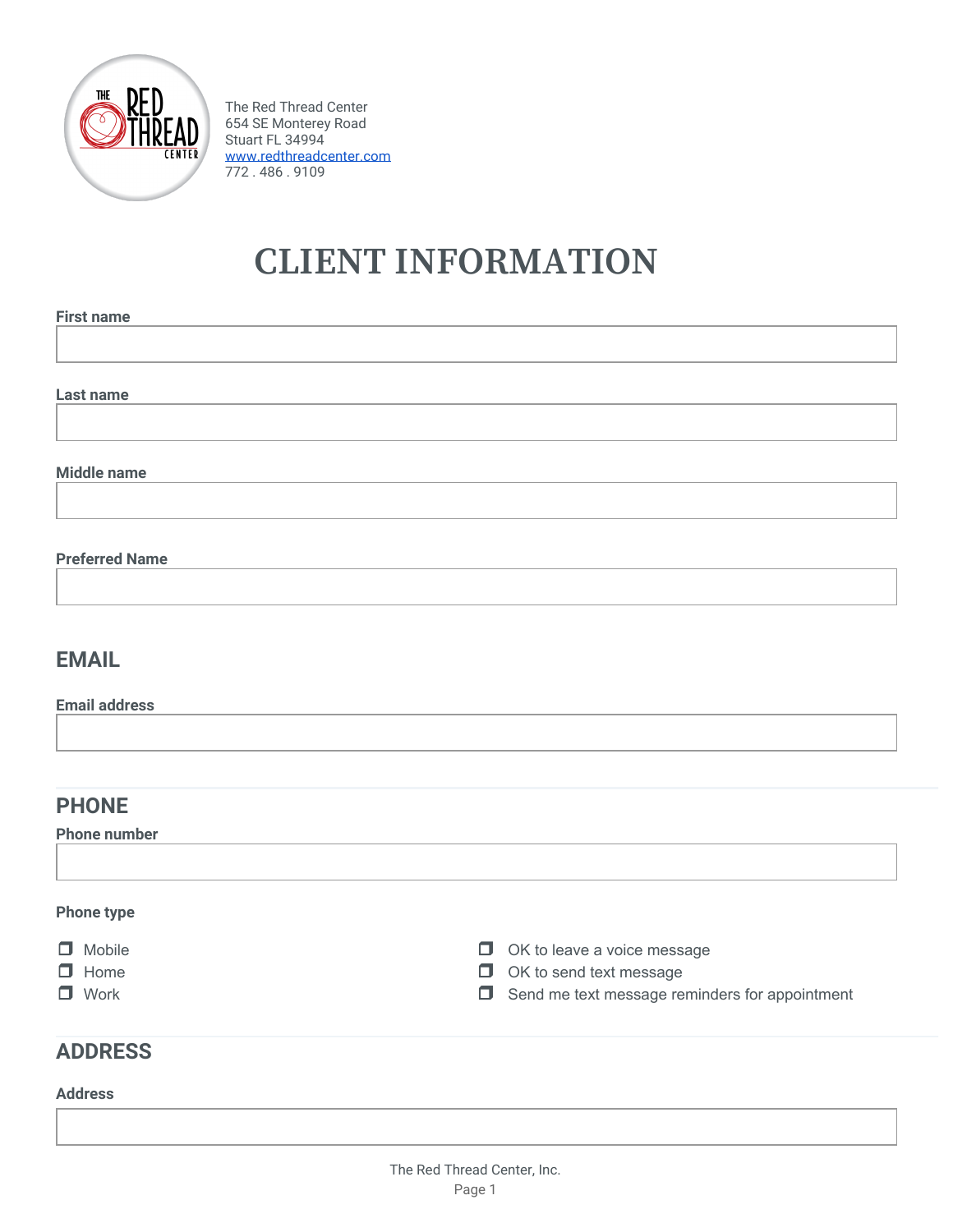## **DEMOGRAPHICS**

**Birth date (MM/DD/YYYY)**

**Gender**

❒ Client is a minor

## **EMERGENCY CONTACT**

**First Name**

**Last Name**

#### **Relationship**

#### **Phone Number**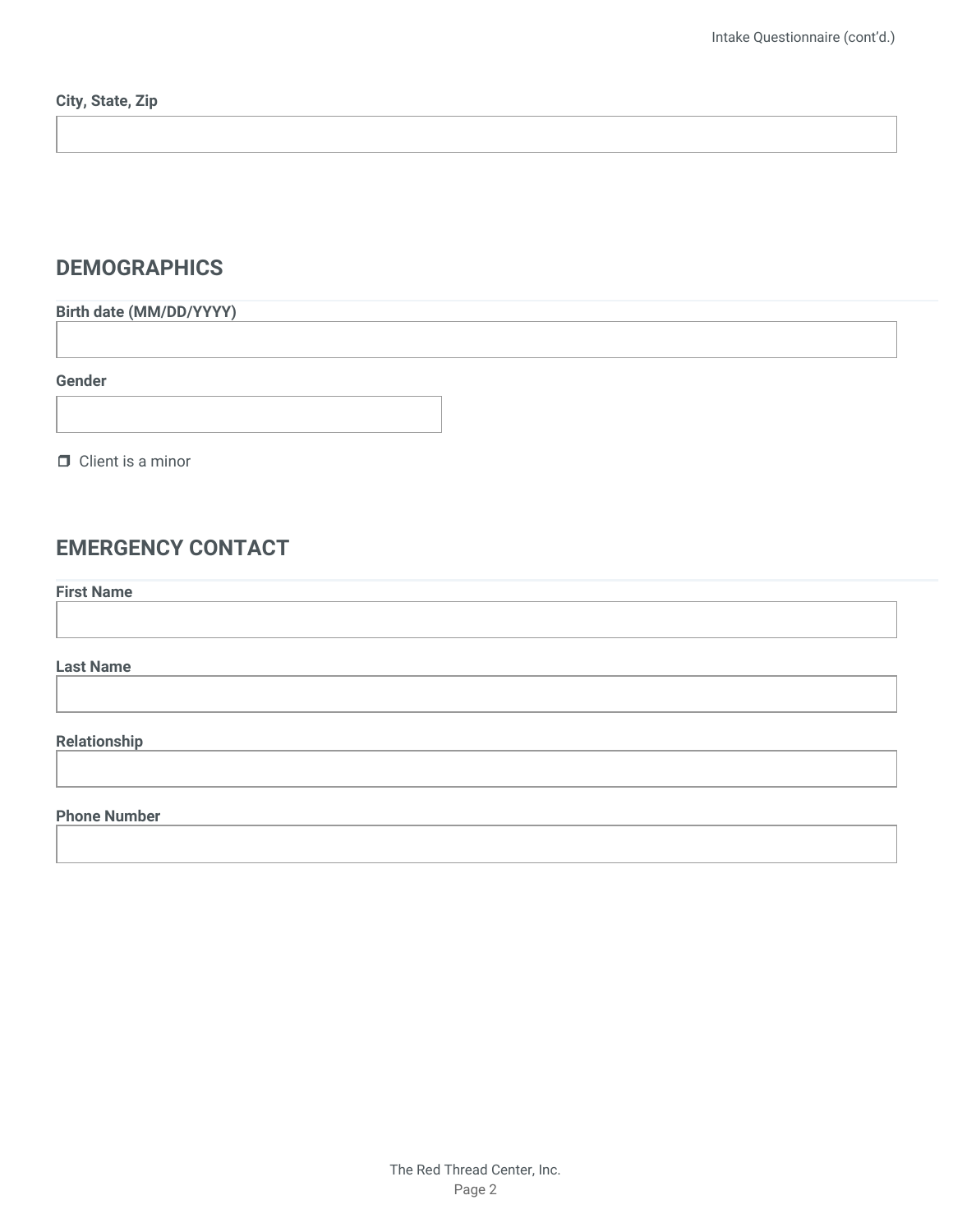# **INSURANCE VERIFICATION FORM**

All clients must present a legible copy of their insurance card (front and back) before they are seen. Please complete all fields below to aid us in obtaining verification of your benefits and eligibility. Authorizations for treatment may be required by your insurance company.

| Insurance Information (as shown on card)    |                          |            |               |               |                      |                     |              |
|---------------------------------------------|--------------------------|------------|---------------|---------------|----------------------|---------------------|--------------|
| Coverage:                                   | $\Box$ Private Insurance |            | □ Medicaid    |               | $\Box$ Medicare      | <b>D</b> VAITriWest | $\Box$ Other |
| Plan Type:                                  | $\square$ PPO            | $\Box$ HMO | $\square$ EPO | $\square$ POS | <b>D</b> Private-Pay |                     |              |
| Insured's Name and DOB:                     |                          |            |               |               |                      |                     |              |
| Insured's Medicare or Medicaid Number:      |                          |            |               |               |                      |                     |              |
| Insured's Member Number:                    |                          |            |               |               |                      |                     |              |
| Insured's Group Number:                     |                          |            |               |               |                      |                     |              |
| Insurance Company Name:                     |                          |            |               |               |                      |                     |              |
| Insurance Company Phone:                    |                          |            |               |               |                      |                     |              |
| Insurance Company Address:                  |                          |            |               |               |                      |                     |              |
| Insurance Company City, State and ZIP:      |                          |            |               |               |                      |                     |              |
| Primary Care Physician Name:                |                          |            |               |               |                      |                     |              |
| Primary Care Physician Address:             |                          |            |               |               |                      |                     |              |
| Primary Care Physician City, State and ZIP: |                          |            |               |               |                      |                     |              |
| Primary Care Physician Phone:               |                          |            |               |               |                      |                     |              |

I,\_\_\_\_\_\_\_\_\_\_\_\_\_\_\_\_\_\_\_\_\_\_\_\_\_\_\_\_\_\_\_\_\_\_\_\_\_\_\_\_, authorize authorize The Red Thread Center and or Darcy Flierl, LCSW, CAP to verify my benefits eligibility for treatment. I understand that my information will be saved to file for future insurance claims on my account.

Client Signature Date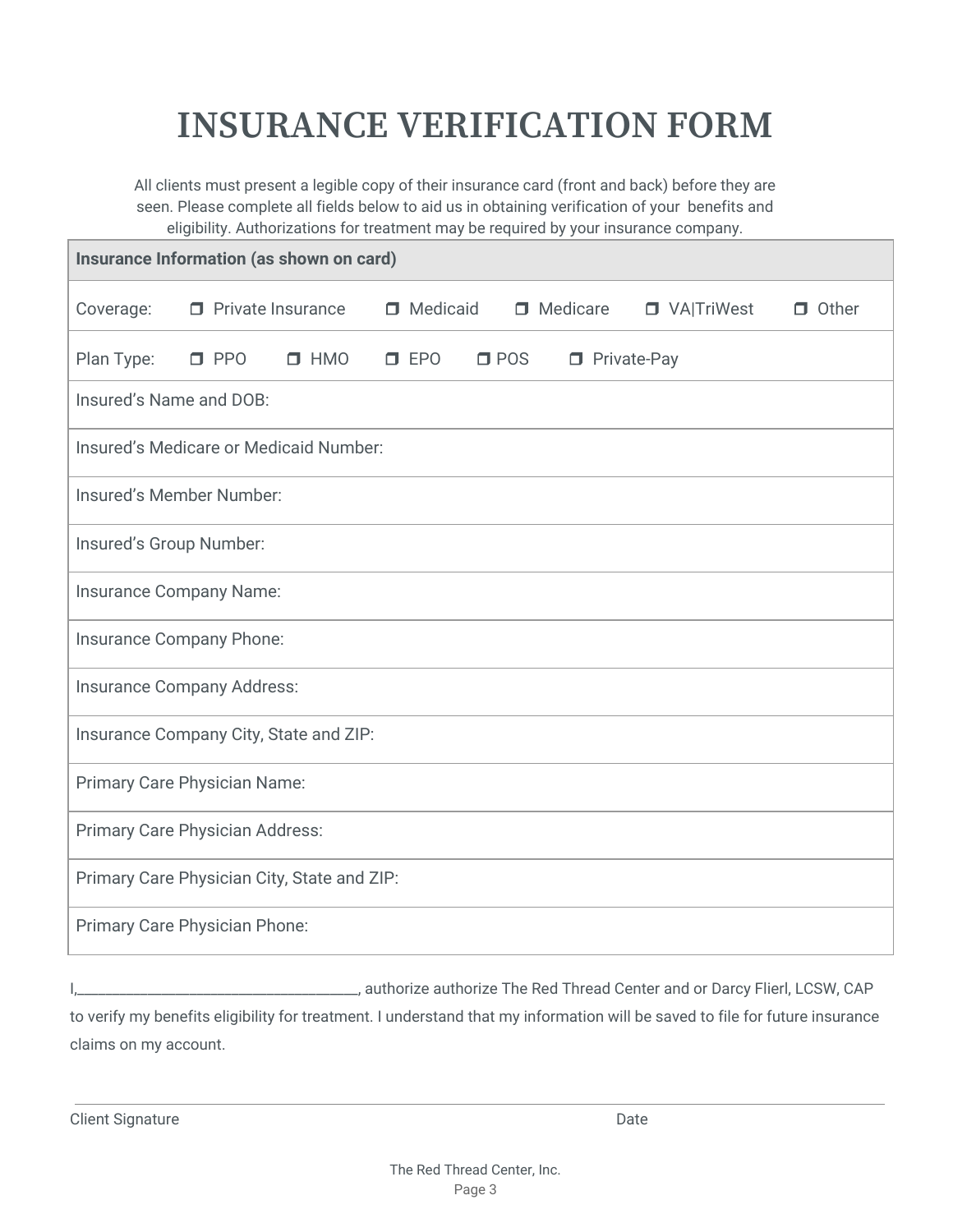# **CREDIT CARD AUTHORIZATION, RATES & FEES**

Please complete all fields below. You may cancel this authorization at any time by contacting us.This authorization will remain in effect until cancelled.

| <b>Credit Card Information</b> |                                                                                                                                                                                                                                                                                                                                                               |             |               |             |                                                                                                                |  |
|--------------------------------|---------------------------------------------------------------------------------------------------------------------------------------------------------------------------------------------------------------------------------------------------------------------------------------------------------------------------------------------------------------|-------------|---------------|-------------|----------------------------------------------------------------------------------------------------------------|--|
| Card Type:                     | □ MasterCard                                                                                                                                                                                                                                                                                                                                                  | $\Box$ VISA | D Discover    | $\Box$ AMEX | $\Box$ Other                                                                                                   |  |
|                                | Cardholder Name (as shown on card):                                                                                                                                                                                                                                                                                                                           |             |               |             |                                                                                                                |  |
| Card Number:                   |                                                                                                                                                                                                                                                                                                                                                               |             |               |             |                                                                                                                |  |
|                                | CVV (3 digits on the back):                                                                                                                                                                                                                                                                                                                                   |             |               |             |                                                                                                                |  |
|                                | Expiration Date (mm/yy):                                                                                                                                                                                                                                                                                                                                      |             |               |             |                                                                                                                |  |
|                                | Cardholder ZIP Code (from credit card billing address):                                                                                                                                                                                                                                                                                                       |             |               |             |                                                                                                                |  |
|                                | transactions on my account.                                                                                                                                                                                                                                                                                                                                   |             |               |             | credit card above for agreed upon purchases. I understand that my information will be saved to file for future |  |
| Cardholder Signature           |                                                                                                                                                                                                                                                                                                                                                               |             |               |             | Date                                                                                                           |  |
|                                | Rates vary and depend on the client's insurance benefits and or their election to private<br>pay where applicable. Once eligibility, deductible, co-pay and co-insurance have all been<br>verified, we will inform you of your rate and client responsibility. An \$18.00 fee will be<br>charged for any checks returned for any reason for special handling. |             |               |             |                                                                                                                |  |
|                                | <b>Client's Per Session Rate</b>                                                                                                                                                                                                                                                                                                                              |             |               |             |                                                                                                                |  |
| Rate:                          |                                                                                                                                                                                                                                                                                                                                                               |             |               |             |                                                                                                                |  |
| Co-Pay:                        |                                                                                                                                                                                                                                                                                                                                                               |             | Co-Insurance: |             |                                                                                                                |  |

Notes: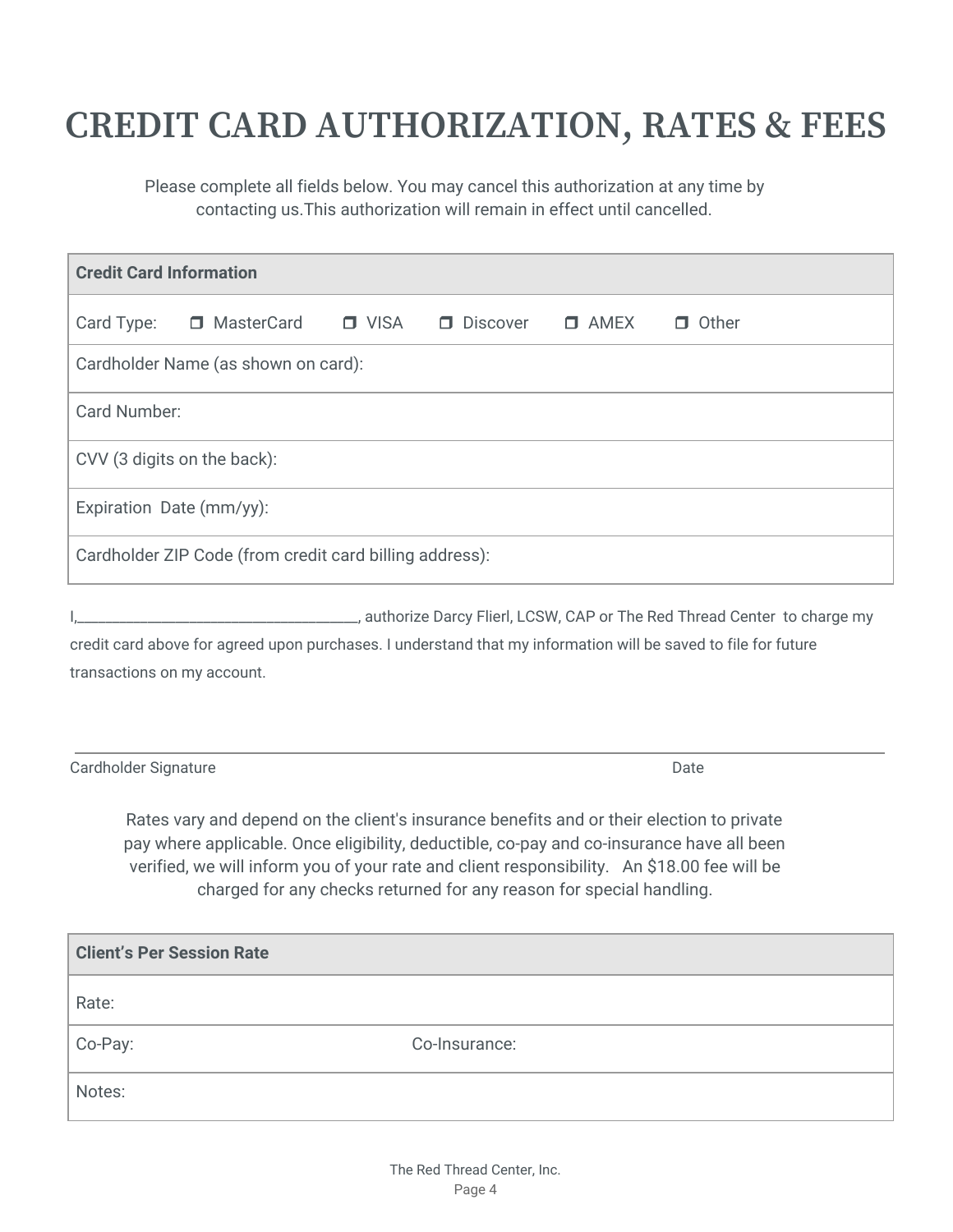# **CLIENT COPY : RATES, FEES & SCHEDULING**

### **RATES AND FEES**

Rates vary and depend on the client's insurance benefits and or their election to private pay where applicable. Once eligibility, deductible, co-pay and co-insurance have all been verified, we will inform you of your rate and client responsibility. An \$18.00 fee will be charged for any checks returned for any reason for special handling.

### **APPOINTMENTS AND CANCELLATIONS**

Please remember to cancel or reschedule at least 24 hours in advance. If an appointment is cancelled and rescheduled with less than 24 hours notice, a cancellation and re-scheduling fee of **\$50.00** will be charged. No-shows and cancellations (without rescheduling) with less than 24 hours notice may be subject to the full fee at the practice rate for the scheduled service. This is necessary because a time commitment is made to you and is held exclusively for you. If you are late for a session, you may lose some of that session time in order to maintain schedule integrity for all our scheduled clients and clinicians.

| <b>Your Per Session Rate</b>       |               |  |
|------------------------------------|---------------|--|
| Rate:                              |               |  |
|                                    |               |  |
| Co-Pay:                            | Co-Insurance: |  |
| Recommended Appointment Frequency: |               |  |
| <b>Limits and Related Dates:</b>   |               |  |
| Notes:                             |               |  |
|                                    |               |  |
|                                    |               |  |
|                                    |               |  |
|                                    |               |  |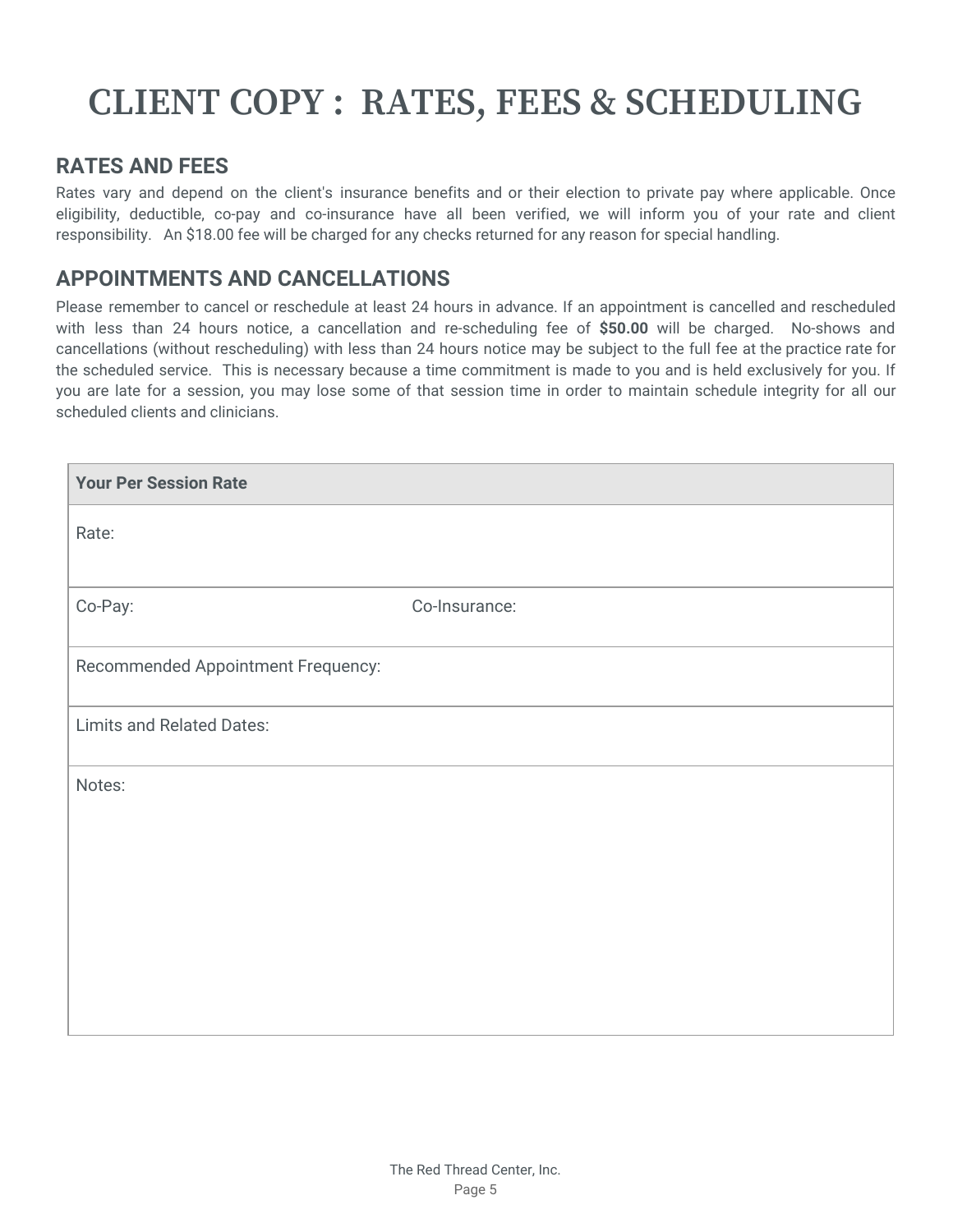# **INTAKE QUESTIONNAIRE**

What brings you to counseling at this time? Is there something specific, such as a particular event? Be as detailed as **you can.**

**What are your goals for counseling?**

**Have you seen a mental health professional before?**

- ❍ Yes
- ❍ No

**Specify all medications and supplements you are presently taking and for what reason.**

If taking prescription medication, who is your prescribing MD? Please include type of MD, name and phone number.

**Who is your primary care physician? Please include type of MD, name and phone number.**

#### **Do you drink alcohol?**

- ❍ Yes
- ❍ No

#### **Do you use recreational drugs?**

- ❍ Yes
- ❍ No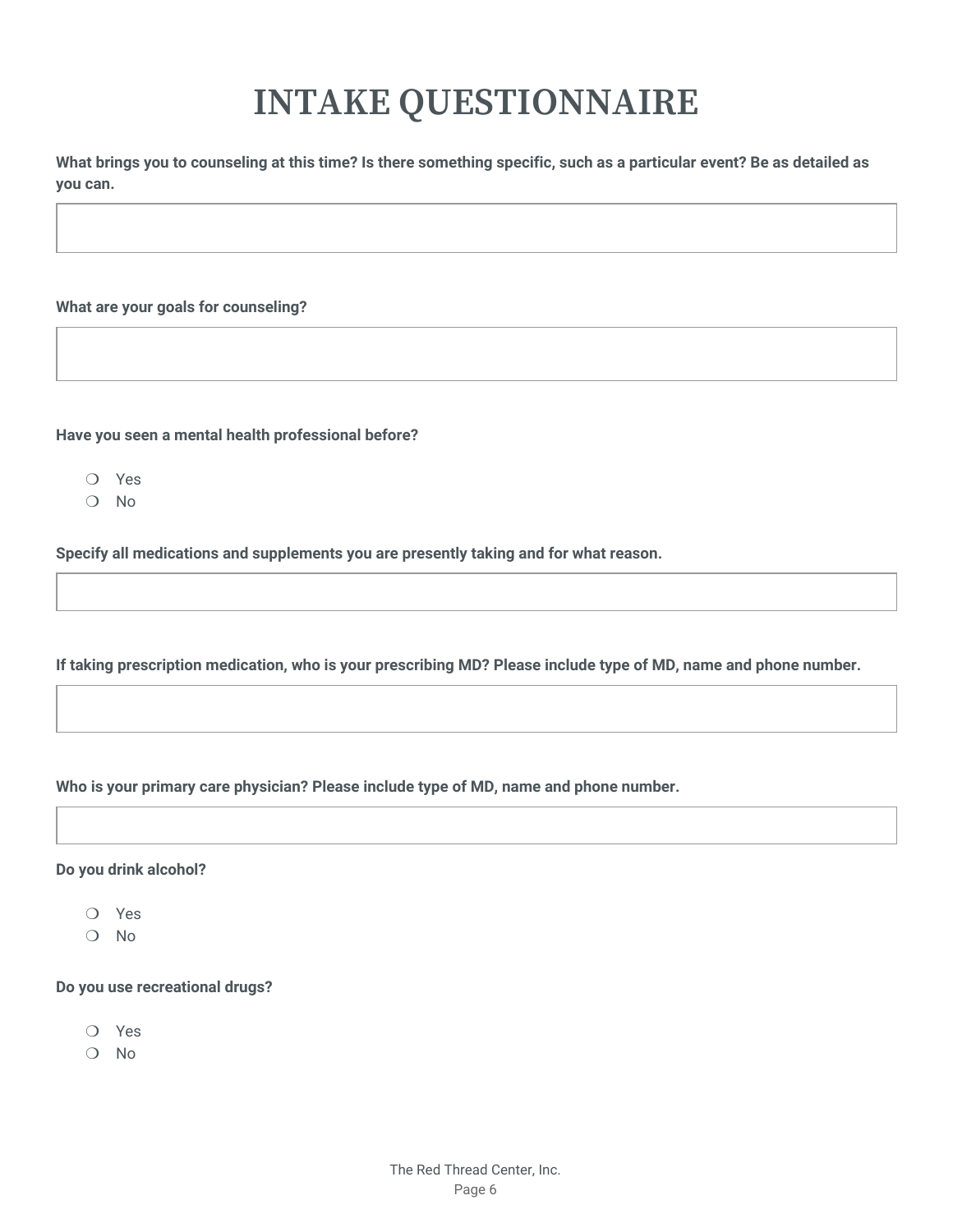#### **Do you have suicidal thoughts?**

- ❍ Yes
- ❍ No

#### **Have you ever attempted suicide?**

- ❍ Yes
- ❍ No

#### **Do you have thoughts or urges to harm others?**

- ❍ Yes
- ❍ No

#### **Have you ever been hospitalized for a psychiatric issue?**

- ❍ Yes
- ❍ No

#### **Is there a history of mental illness in your family?**

- ❍ Yes
- ❍ No

If you are in a relationship, please describe the nature of the relationship and months or years together.

**Describe your current living situation. Do you live alone, with others, with family, etc…**

**What is your current occupation? What do you do? How long have you been doing it?**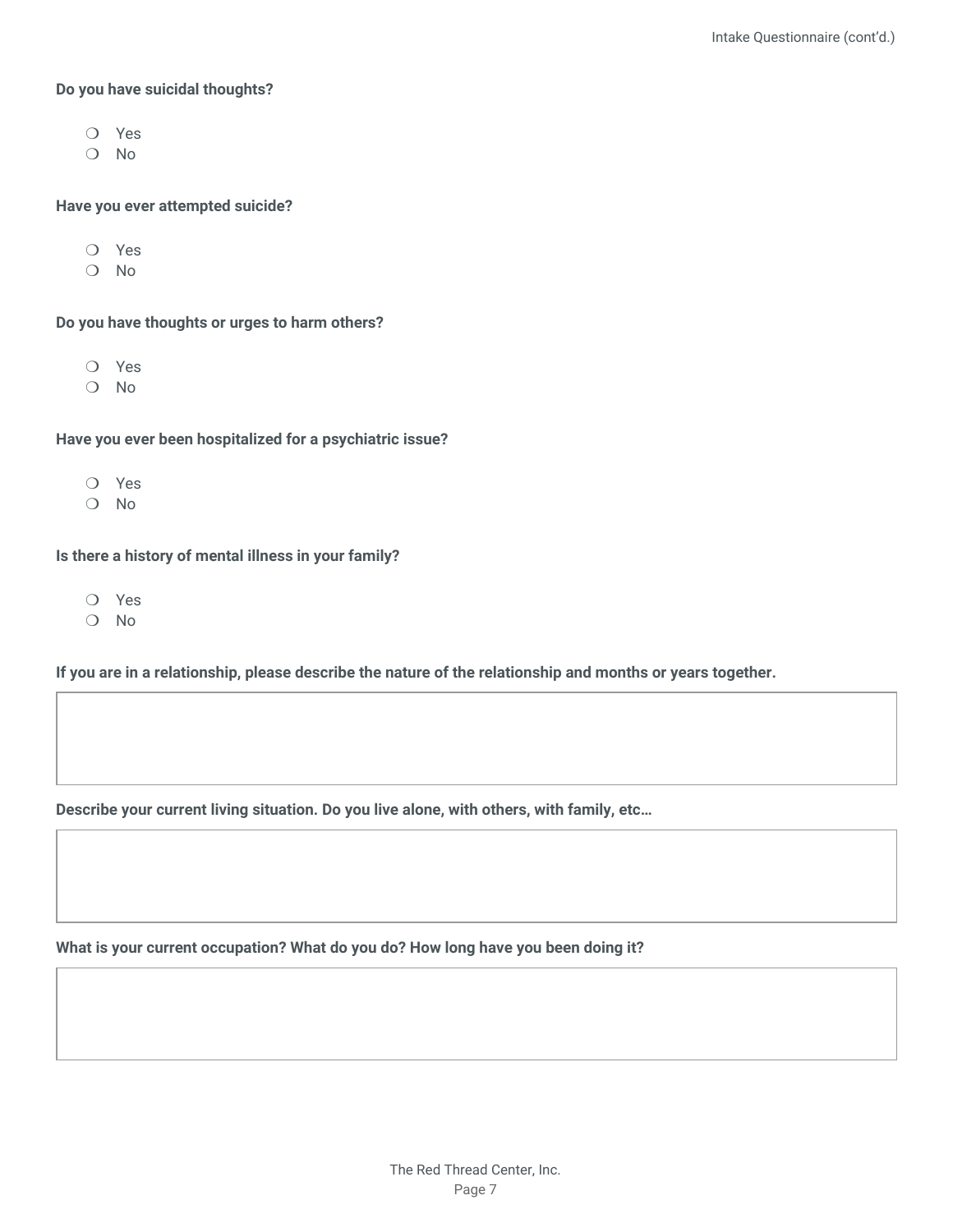#### **Please check any of the following you have experienced in the past six months**

- ❑ Increased appetite
- ❑ Decreased appetite
- ❑ Trouble concentrating
- ❑ Difficulty sleeping
- ❑ Excessive sleep
- ❑ Low motivation
- ❑ Isolation from others
- ❑ Fatigue/low energy
- ❑ Low self-esteem

#### **Please check any of the following that apply**

- ❑ Headache
- ❑ High blood pressure
- ❑ Gastritis or esophagitis
- ❑ Hormone-related problems
- ❑ Head injury
- ❑ Angina or chest pain
- ❑ Irritable bowel
- ❑ Chronic pain
- ❑ Loss of consciousness
- ❑ Heart attack
- ❑ Bone or joint problems
- ❑ Seizures
- ❑ Kidney-related issues
- ❑ Chronic fatigue
- ❑ Dizziness
- ❑ Faintness

#### **What else would you like me to know?**

- ❑ Depressed mood
- ❑ Tearful or crying spells
- ❑ Anxiety
- ❑ Fear
- ❑ Hopelessness
- ❑ Panic
- ❑ Other
- ❑ Heart valve problems
- ❑ Urinary tract problems
- ❑ Fibromyalgia
- ❑ Numbness & tingling
- ❑ Shortness of breath
- ❑ Diabetes
- ❑ Hepatitis
- ❑ Asthma
- ❑ Arthritis
- ❑ Thyroid issues
- ❑ HIV/AIDS
- ❑ Cancer
- $\Box$  Other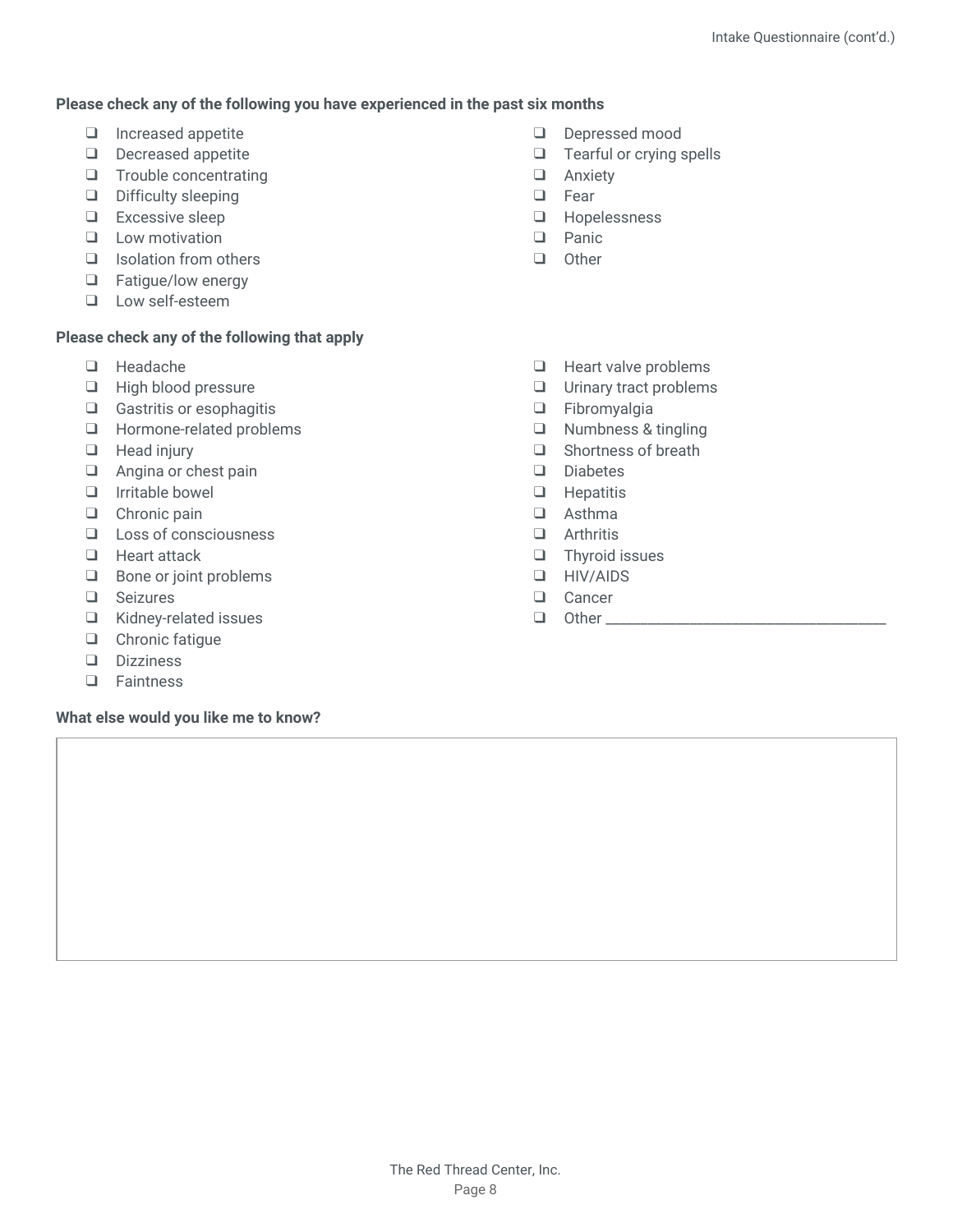# **PRACTICE POLICIES**

## **APPOINTMENTS AND CANCELLATIONS**

Please remember to cancel or reschedule at least 24 hours in advance. If an appointment is cancelled and rescheduled with less than 24 hours notice, a cancellation and re-scheduling fee of **\$50.00** will be charged. No-shows and cancellations (without rescheduling) with less than 24 hours notice may be subject to the full fee at the practice rate for the scheduled service. This is necessary because a time commitment is made to you and is held exclusively for you. If you are late for a session, you may lose some of that session time in order to maintain schedule integrity for all our scheduled clients and clinicians.

## **SESSION DURATION**

The standard meeting time for an initial intake is 60 - 75 minutes. Additional psychotherapy sessions are 50 - 60 minutes. It is up to you, however, to determine the length of time of your sessions. Requests to change the 50 - 60 minute session needs to be discussed with the therapist in order for time to be scheduled in advance.

## **TELEPHONE ACCESSIBILITY**

If you need to contact me between sessions, please leave a message on my voicemail. I am often not immediately available; however, I will attempt to return your call within 24 hours. Please note that Face- to-face sessions are highly preferable to phone sessions. However, in the event that you are out of town, sick or need additional support, phone sessions are available. If a true emergency situation arises, please call 911 or any local emergency room.

## **SOCIAL MEDIA AND TELECOMMUNICATION**

Due to the importance of your confidentiality and the importance of minimizing dual relationships, I do not accept friend or contact requests from current or former clients on any social networking site (Facebook, LinkedIn, etc). I believe that adding clients as friends or contacts on these sites can compromise your confidentiality and our respective privacy. It may also blur the boundaries of our therapeutic relationship. If you have questions about this, please bring them up when we meet and we can talk more about it.

## **ELECTRONIC COMMUNICATION**

I cannot ensure the confidentiality of any form of communication through electronic media, including text messages. If you prefer to communicate via email or text messaging for issues regarding scheduling or cancellations, I will do so. While I may try to return messages in a timely manner, I cannot guarantee immediate response and request that you do not use these methods of communication to discuss therapeutic content and/or request assistance for emergencies.

On July 1, 2019. The State of Florida began recognizing telehealth with the passage of HB 23. Telehealth is defined as the use of synchronous or asynchronous telecommunications technology by a telehealth provider to provide health care services, including, but not limited to, assessment, diagnosis, consultation, treatment, and monitoring of a patient; transfer of medical data; patient and professional health-related education; public health services; and health administration. Telehealth does not include audio-only telephone calls, e-mail messages, or fax transmissions. Telehealth is broadly defined as the use of information technology to deliver medical services and information from one location to another.

If you and your therapist chose to use information technology for some or all of your treatment, you need to understand that:

- 1. You retain the option to withhold or withdraw consent at any time without affecting the right to future care or treatment or risking the loss or withdrawal of any program benefits to which you would otherwise be entitled.
- 2. All existing confidentiality protections are equally applicable.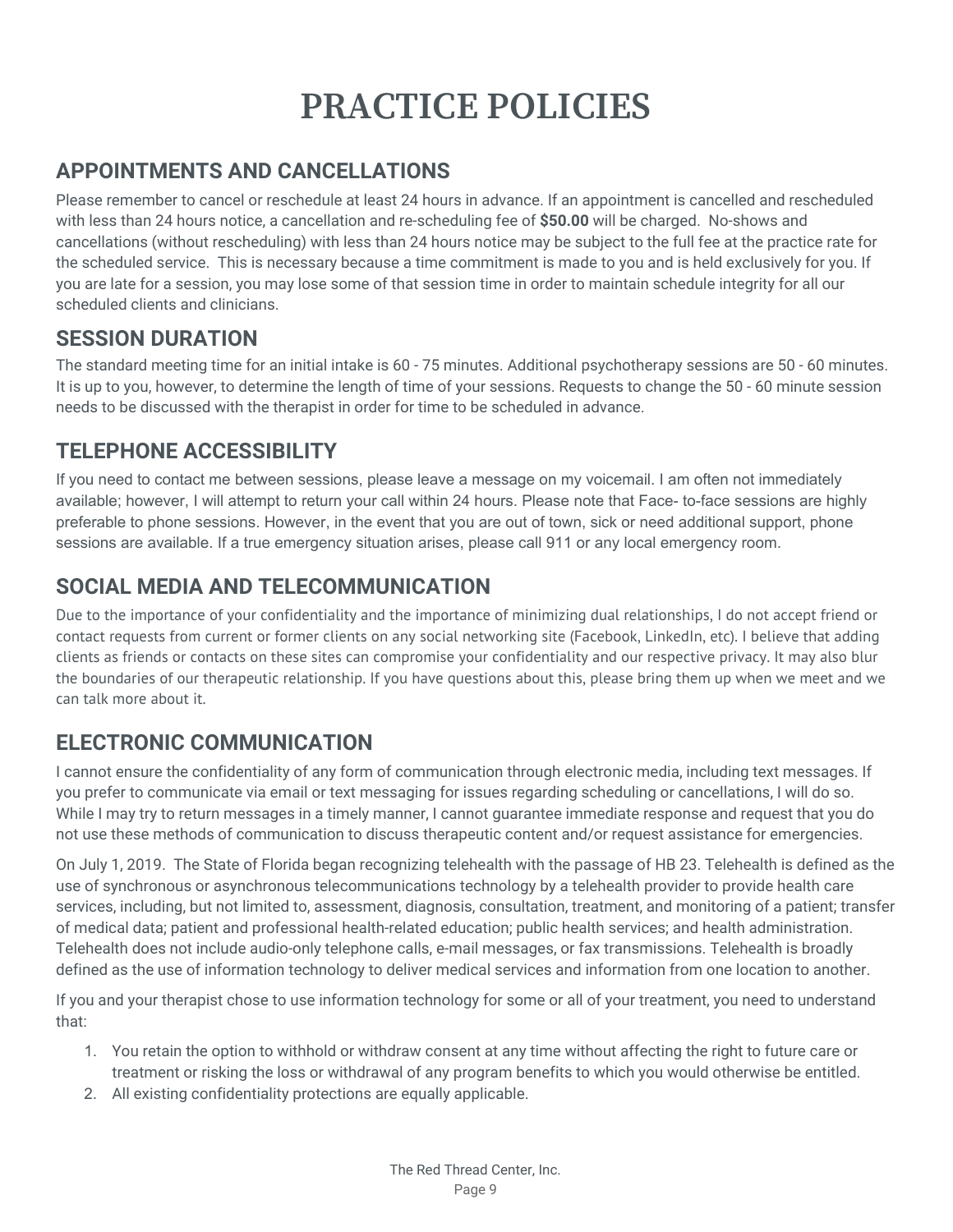- 3. Your access to all medical information transmitted during a telemedicine consultation is guaranteed, and copies of this information are available for a reasonable fee.
- 4. Dissemination of any of your identifiable images or information from the telemedicine interaction to researchers or other entities shall not occur without your consent.
- 5. There are potential risks, consequences, and benefits of telemedicine. Potential benefits include, but are not limited to improved communication capabilities, providing convenient access to up-to-date information, consultations, support, reduced costs, improved quality, change in the conditions of practice, improved access to therapy, better continuity of care, and reduction of lost work time and travel costs.

Effective therapy is often facilitated when the therapist gathers within a session or a series of sessions, a multitude of observations, information, and experiences about the client. Therapists may make clinical assessments, diagnosis, and interventions based not only on direct verbal or auditory communications, written reports, and third person consultations, but also from direct visual and olfactory observations, information, and experiences. When using information technology in therapy services, potential risks include, but are not limited to the therapist's inability to make visual and olfactory observations of clinically or therapeutically potentially relevant issues such as: your physical condition including deformities, apparent height and weight, body type, attractiveness relative to social and cultural norms or standards, gait and motor coordination, posture, work speed, any noteworthy mannerism or gestures, physical or medical conditions including bruises or injuries, basic grooming and hygiene including appropriateness of dress, eye contact (including any changes in the previously listed issues), sex, chronological and apparent age, ethnicity, facial and body language, and congruence of language and facial or bodily expression. Potential consequences thus include the therapist not being aware of what he or she would consider important information, that you may not recognize as significant to present verbally to the therapist.

### **MINORS**

If you are a minor, your parents are legally entitled to complete information about your therapy. I will discuss with you and your parents what information is appropriate for them to receive and which issues are more appropriately kept confidential.

### **TERMINATION**

Ending relationships can be difficult. Therefore, it is important to have a termination process in order to achieve some closure. The appropriate length of the termination depends on the length and intensity of the treatment. I may terminate treatment after appropriate discussion with you and a termination process if I determine that the psychotherapy is not being effectively used or if you are in default on payment. I will not terminate the therapeutic relationship without first discussing and exploring the reasons and purpose of terminating. If therapy is terminated for any reason or you request another therapist, I will provide you with a list of qualified psychotherapists to treat you. You may also choose someone on your own or from another referral source.

Should you fail to schedule an appointment for three consecutive weeks, unless other arrangements have been made in advance, for legal and ethical reasons, I must consider the professional relationship discontinued.

BY SIGNING BELOW I AM AGREEING THAT I HAVE READ, UNDERSTOOD AND AGREE TO THE ITEMS CONTAINED IN THIS DOCUMENT.

Client Signature Date Date of the United States of the Date Date Date Date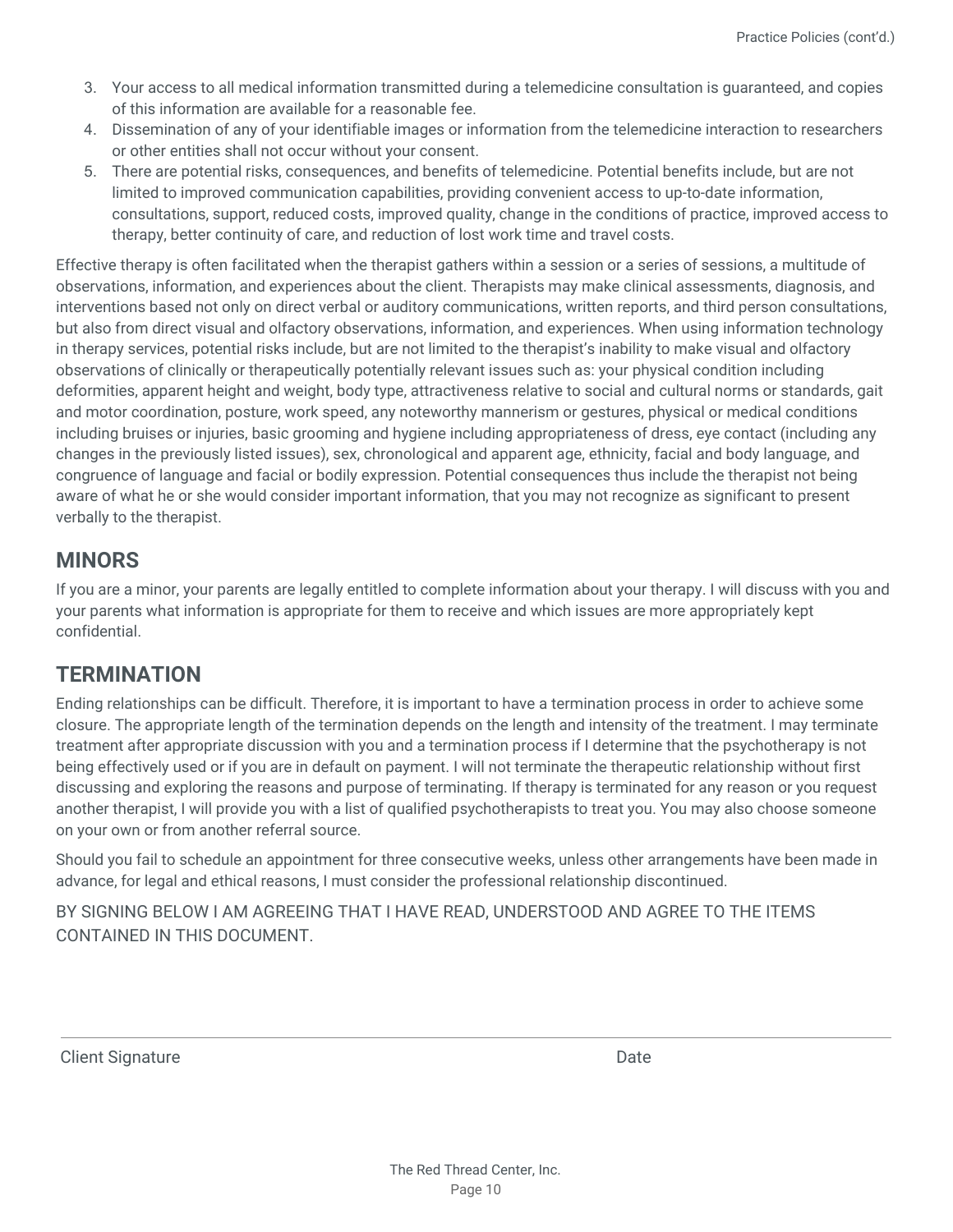# **NOTICE OF PRIVACY PRACTICES**

THIS NOTICE DESCRIBES HOW HEALTH INFORMATION MAY BE USED AND DISCLOSED AND HOW YOU CAN GET ACCESS TO THIS INFORMATION. PLEASE REVIEW IT CAREFULLY.

## **I. MY PLEDGE REGARDING HEALTH INFORMATION:**

I understand that health information about you and your health care is personal. I am committed to protecting health information about you. I create a record of the care and services you receive from me. I need this record to provide you with quality care and to comply with certain legal requirements. This notice applies to all of the records of your care generated by this mental health care practice. This notice will tell you about the ways in which I may use and disclose health information about you. I also describe your rights to the health information I keep about you, and describe certain obligations I have regarding the use and disclosure of your health information. I am required by law to:

- Make sure that protected health information ("PHI") that identifies you is kept private.
- Give you this notice of my legal duties and privacy practices with respect to health information.
- Follow the terms of the notice that is currently in effect.
- I can change the terms of this Notice, and such changes will apply to all the information I have about you. The new Notice will be available upon request, in my office, and on my website.

# **II. HOW I MAY USE AND DISCLOSE HEALTH INFORMATION ABOUT YOU:**

The following categories describe different ways that I use and disclose health information. For each category of uses or disclosures I will explain what I mean and try to give some examples. Not every use or disclosure in a category will be listed. However, all of the ways I am permitted to use and disclose information will fall within one of the categories.

For Treatment Payment, or Health Care Operations: Federal privacy rules (regulations) allow health care providers who have direct treatment relationship with the patient/client to use or disclose the patient/client's personal health information without the patient's written authorization, to carry out the health care provider's own treatment, payment or health care operations. I may also disclose your protected health information for the treatment activities of any health care provider. This too can be done without your written authorization. For example, if a clinician were to consult with another licensed health care provider about your condition, we would be permitted to use and disclose your personal health information, which is otherwise confidential, in order to assist the clinician in diagnosis and treatment of your mental health condition.

Disclosures for treatment purposes are not limited to the minimum necessary standard. Because therapists and other health care providers need access to the full record and/or full and complete information in order to provide quality care. The word "treatment" includes, among other things, the coordination and management of health care providers with a third party, consultations between health care providers and referrals of a patient for health care from one health care provider to another.

Lawsuits and Disputes: If you are involved in a lawsuit, I may disclose health information in response to a court or administrative order. I may also disclose health information about your child in response to a subpoena, discovery request, or other lawful process by someone else involved in the dispute, but only if efforts have been made to tell you about the request or to obtain an order protecting the information requested.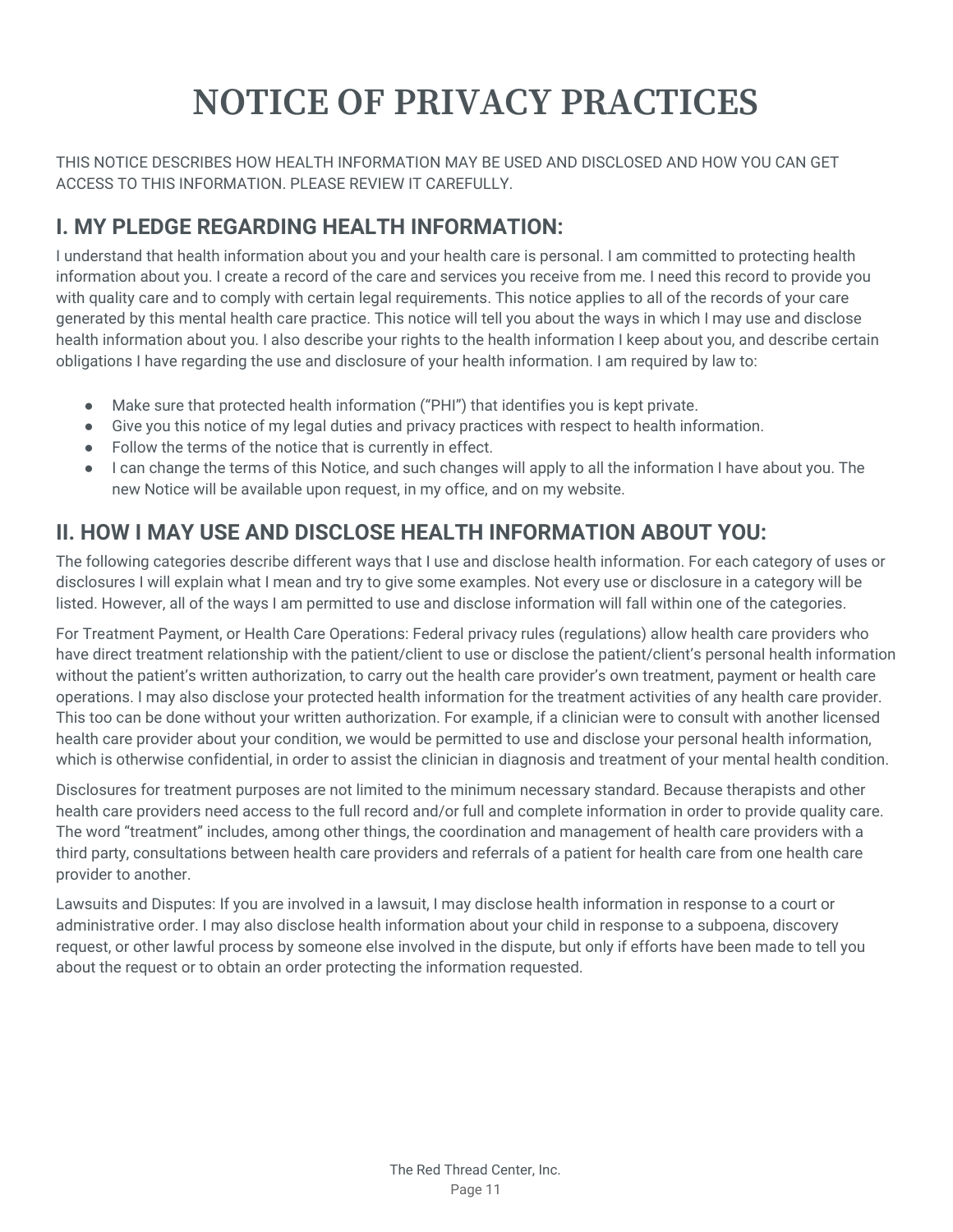## **III. FLORIDA STATE STATUTES ON USES AND DISCLOSURES OF YOUR PHI:**

1. **Progress Notes.** The 2019 State of Florida [Chapter](http://www.leg.state.fl.us/statutes/index.cfm?App_mode=Display_Statute&URL=0300-0399/0394/0394.html) 394 (Mental Health) statute **394.453** defines your PHI as your "clinical record". "Clinical record" means all parts of the record required to be maintained and includes all medical records, progress notes, charts, and admission and discharge data, and all other information recorded by facility staff which pertains to the patient's hospitalization or treatment. I do keep "progress notes"; the confidentiality of which is covered in Florida Statute **394.415** , which states:

A clinical record is confidential and exempt from the provisions of s. 119.07(1). Unless waived by express and informed consent, by the patient or the patient's guardian or guardian advocate or, if the patient is deceased, by the patient's personal representative or the family member who stands next in line of intestate succession, the confidential status of the clinical record shall not be lost by either authorized or unauthorized disclosure to any person, organization, or agency.

(2) The clinical record shall be released when:

(a) The patient or the patient's guardian authorizes the release. The guardian or guardian advocate shall be provided access to the appropriate clinical records of the patient. The patient or the patient's guardian or guardian advocate may authorize the release of information and clinical records to appropriate persons to ensure the continuity of the patient's health care or mental health care.

(b) The patient is represented by counsel and the records are needed by the patient's counsel for adequate representation.

(c) The court orders such release. In determining whether there is good cause for disclosure, the court shall weigh the need for the information to be disclosed against the possible harm of disclosure to the person to whom such information pertains.

(d) The patient is committed to, or is to be returned to, the Department of Corrections from the Department of Children and Families, and the Department of Corrections requests such records. These records shall be furnished without charge to the Department of Corrections.

(3) Information from the clinical record may be released in the following circumstances:

(a) When a patient has communicated to a service provider a specific threat to cause serious bodily injury or death to an identified or a readily available person, if the service provider reasonably believes, or should reasonably believe according to the standards of his or her profession, that the patient has the apparent intent and ability to imminently or immediately carry out such threat. When such communication has been made, the administrator may authorize the release of sufficient information to provide adequate warning to the person threatened with harm by the patient.

(b) When the administrator of the facility or secretary of the department deems release to a qualified researcher as defined in administrative rule, an aftercare treatment provider, or an employee or agent of the department is necessary for treatment of the patient, maintenance of adequate records, compilation of treatment data, aftercare planning, or evaluation of programs.

For the purpose of determining whether a person meets the criteria for involuntary outpatient placement or for preparing the proposed treatment plan pursuant to s. 394.4655, the clinical record may be released to the state attorney, the public defender or the patient's private legal counsel, the court, and to the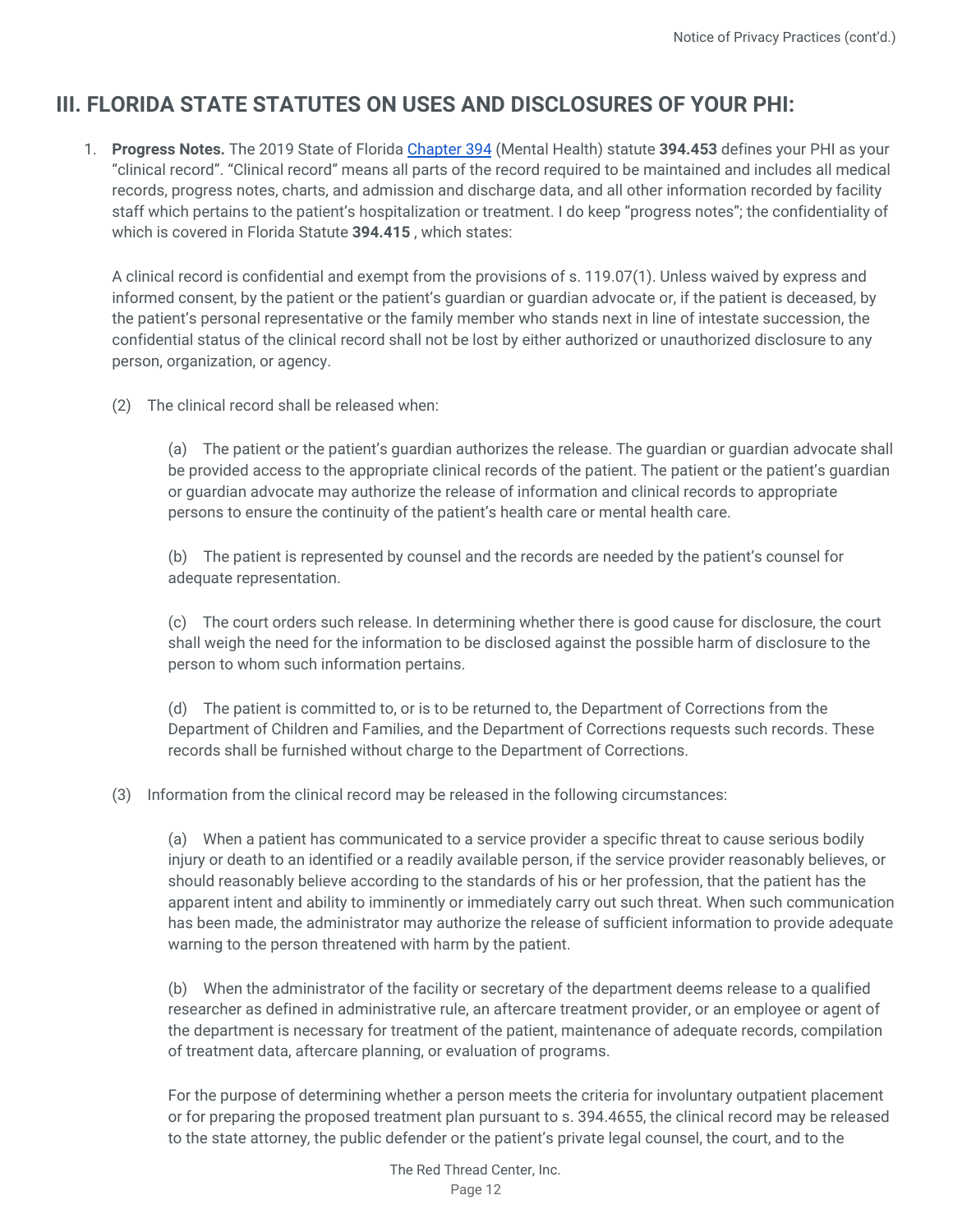appropriate mental health professionals, including the service provider identified in s. 394.4655(7)(b)2., in accordance with state and federal law.

(4) Information from the clinical record must be released when a patient has communicated to a service provider a specific threat to cause serious bodily injury or death to an identified or a readily available person, if the service provider reasonably believes, or should reasonably believe according to the standards of his or her profession, that the patient has the apparent intent and ability to imminently or immediately carry out such threat. When such communication has been made, the administrator must authorize the release of sufficient information to communicate the threat to law enforcement. A law enforcement agency that receives notification of a specific threat under this subsection must take appropriate action to prevent the risk of harm, including, but not limited to, notifying the intended victim of such threat or initiating a risk protection order. A service provider's authorization to release information from a clinical record when communicating a threat pursuant to this section may not be the basis of any legal action or criminal or civil liability against the service provider.

(5) Information from clinical records may be used for statistical and research purposes if the information is abstracted in such a way as to protect the identity of individuals.

(6) Information from clinical records may be used by the Agency for Health Care Administration, the department, and the Florida advocacy councils for the purpose of monitoring facility activity and complaints concerning facilities.

(7) Clinical records relating to a Medicaid recipient shall be furnished to the Medicaid Fraud Control Unit in the Department of Legal Affairs, upon request.

(8) Any person, agency, or entity receiving information pursuant to this section shall maintain such information as confidential and exempt from the provisions of s. 119.07(1).

(9) Any facility or private mental health practitioner who acts in good faith in releasing information pursuant to this section is not subject to civil or criminal liability for such release.

(10) Nothing in this section is intended to prohibit the parent or next of kin of a person who is held in or treated under a mental health facility or program from requesting and receiving information limited to a summary of that person's treatment plan and current physical and mental condition. Release of such information shall be in accordance with the code of ethics of the profession involved.

(11) Patients shall have reasonable access to their clinical records, unless such access is determined by the patient's physician to be harmful to the patient. If the patient's right to inspect his or her clinical record is restricted by the facility, written notice of such restriction shall be given to the patient and the patient's guardian, guardian advocate, attorney, and representative. In addition, the restriction shall be recorded in the clinical record, together with the reasons for it. The restriction of a patient's right to inspect his or her clinical record shall expire after 7 days but may be renewed, after review, for subsequent 7-day periods.

(12) Any person who fraudulently alters, defaces, or falsifies the clinical record of any person receiving mental health services in a facility subject to this part, or causes or procures any of these offenses to be committed, commits a misdemeanor of the second degree, punishable as provided in s. 775.082 or s. 775.083.

- 2. **Marketing Purposes.** As a psychotherapist, I will not use or disclose your PHI for marketing purposes.
- 3. **Sale of PHI.** As a psychotherapist, I will not sell your PHI in the regular course of my business.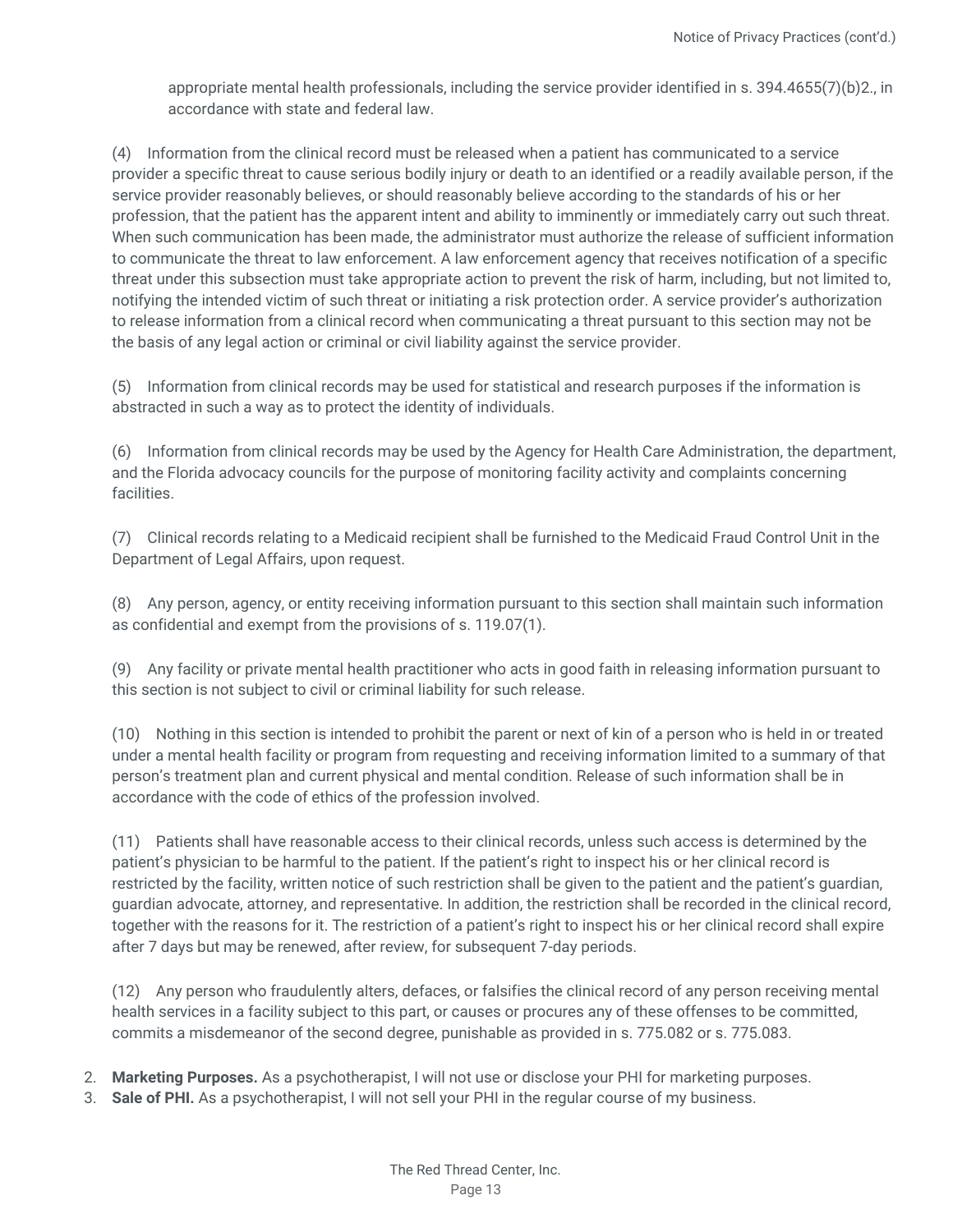# **IV. CERTAIN USES AND DISCLOSURES DO NOT REQUIRE YOUR AUTHORIZATION:**

Subject to certain limitations in the law, I can use and disclose your PHI without your Authorization for the following reasons:

- 1. When disclosure is required by state or federal law, and its use or disclosure complies with and is limited to the relevant requirements of such law.
- 2. For public health activities, including reporting suspected child, elder, or dependent adult abuse, or preventing or reducing a serious threat to anyone's health or safety.
- 3. For health oversight activities, including audits and investigations.
- 4. For judicial and administrative proceedings, including responding to a court or administrative order, although my preference is to obtain an Authorization from you before doing so.
- 5. For law enforcement purposes, including reporting crimes occurring on my premises.
- 6. To coroners or medical examiners, when such individuals are performing duties authorized by law.
- 7. For research purposes, including studying and comparing the mental health of patients who received one form of therapy versus those who received another form of therapy for the same condition.
- 8. Specialized government functions, including, ensuring the proper execution of military missions; protecting the President of the United States; conducting intelligence or counterintelligence operations; or, helping to ensure the safety of those working within or housed in correctional institutions.
- 9. For workers' compensation purposes. Although my preference is to obtain an Authorization from you, I may provide your PHI in order to comply with workers' compensation laws.
- 10. Appointment reminders and health related benefits or services. I may use and disclose your PHI to contact you to remind you that you have an appointment with me. I may also use and disclose your PHI to tell you about treatment alternatives, or other health care services or benefits that I offer.

## **V. CERTAIN USES AND DISCLOSURES REQUIRE YOU TO HAVE THE OPPORTUNITY TO OBJECT:**

Disclosures to family, friends, or others. I may provide your PHI to a family member, friend, or other person that you indicate is involved in your care or the payment for your health care, unless you object in whole or in part. The opportunity to consent may be obtained retroactively in emergency situations.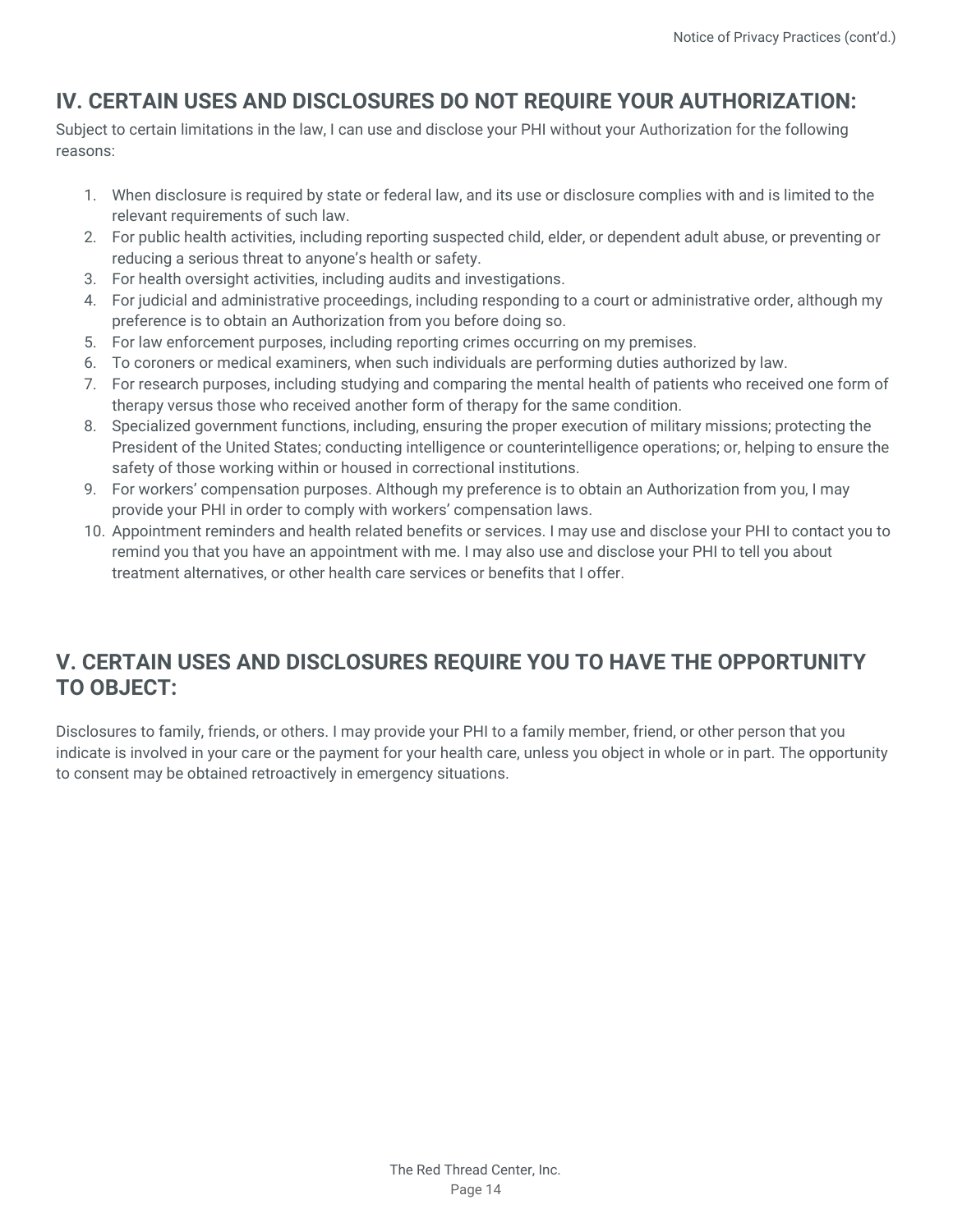## **VII. YOU HAVE THE FOLLOWING RIGHTS WITH RESPECT TO YOUR PHI:**

- 1. The Right to Request Limits on Uses and Disclosures of Your PHI. You have the right to ask me not to use or disclose certain PHI for treatment, payment, or health care operations purposes. I am not required to agree to your request, and I may say "no" if I believe it would affect your health care.
- 2. The Right to Request Restrictions for Out-of-Pocket Expenses Paid for In Full. You have the right to request restrictions on the disclosure of your PHI to health plans for payment or health care operations purposes if the PHI pertains solely to a health care item or a health care service that you have paid for out-of-pocket in full.
- 3. The Right to Choose How I Send PHI to You. You have the right to ask me to contact you in a specific way (for example, home or office phone) or to send mail to a different address, and I will agree to all reasonable requests.
- 4. The Right to See and Get Copies of Your PHI. Other than "psychotherapy notes," you have the right to get an electronic or paper copy of your medical record and other information that I have about you. I will provide you with a copy of your record, or a summary of it, if you agree to receive a summary, within 30 days of receiving your written request, and I may charge a reasonable cost based fee for doing so.
- 5. The Right to Get a List of the Disclosures I Have Made.You have the right to request a list of instances in which I have disclosed your PHI for purposes other than treatment, payment, or health care operations, or for which you provided me with an Authorization. I will respond to your request for an accounting of disclosures within 60 days of receiving your request. The list I will give you will include disclosures made in the last six years unless you request a shorter time. I will provide the list to you at no charge, but if you make more than one request in the same year, I will charge you a reasonable cost based fee for each additional request.
- 6. The Right to Correct or Update Your PHI. If you believe that there is a mistake in your PHI, or that a piece of important information is missing from your PHI, you have the right to request that I correct the existing information or add the missing information. I may say "no" to your request, but I will tell you why in writing within 60 days of receiving your request.
- 7. The Right to Get a Paper or Electronic Copy of this Notice. You have the right to get a paper copy of this Notice, and you have the right to get a copy of this notice by email. And, even if you have agreed to receive this Notice via email, you also have the right to request a paper copy of it.

## **EFFECTIVE DATE OF THIS NOTICE**

This notice went into effect on **January 1, 2020** 

#### **ACKNOWLEDGEMENT OF RECEIPT OF PRIVACY NOTICE**

Under the Health Insurance Portability and Accountability Act of 1996 (HIPAA), you have certain rights regarding the use and disclosure of your protected health information. By checking the box below, you are acknowledging that you have received a copy of HIPAA Notice of Privacy Practices.

BY SIGNING BELOW I AM AGREEING THAT I HAVE READ, UNDERSTOOD AND AGREE TO THE ITEMS CONTAINED IN THIS DOCUMENT.

Client Signature Date Date Client Signature Date Date Date Date Date Date